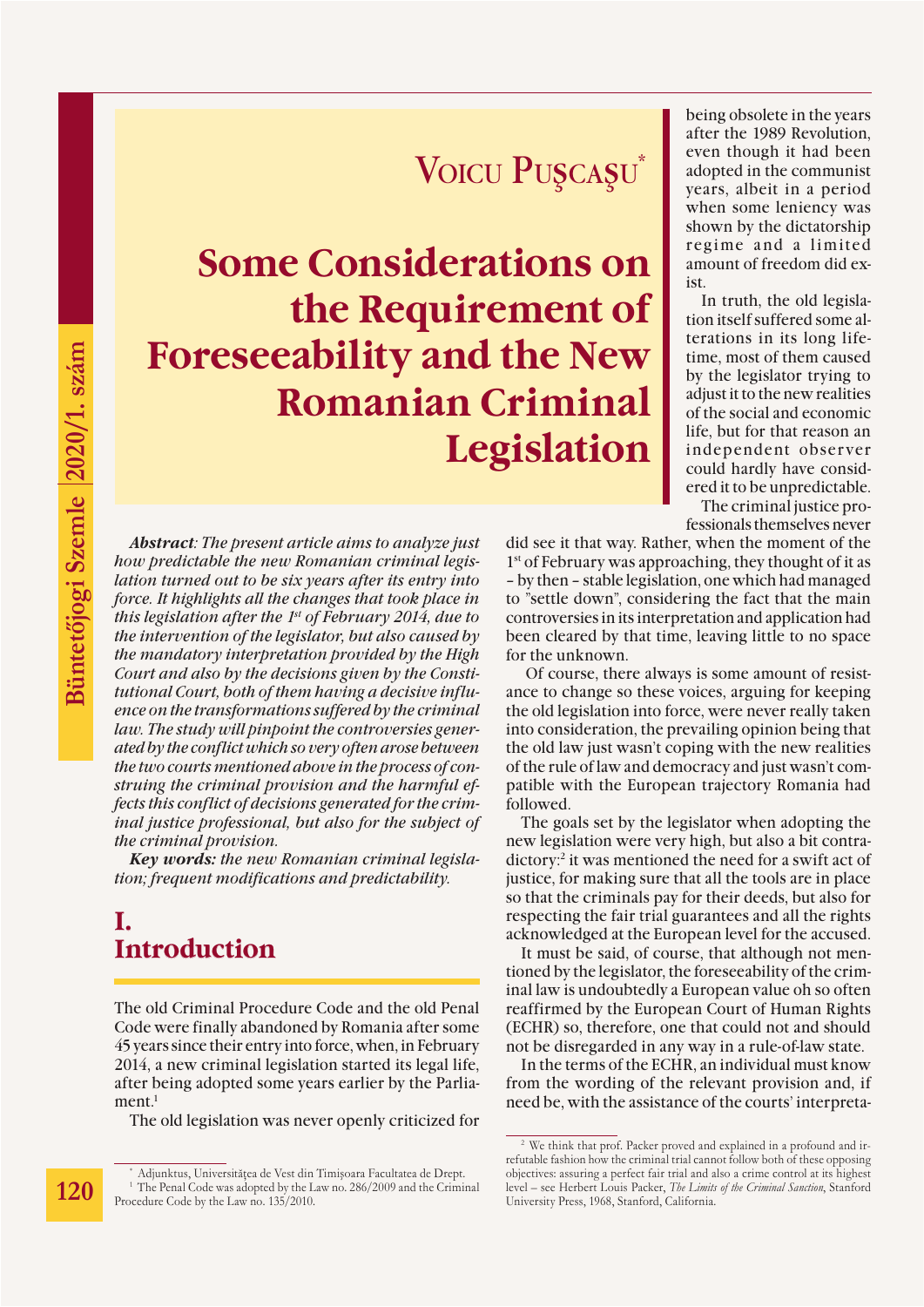tion of it and after taking appropriate legal advice, what acts and/or omissions will make him criminally liable and what penalty will be imposed for the act committed and/or omission.3

It is worth mentioning, also, that the new Romanian legislation wasn't entirely a political act of will, since the committee empowered with drafting the projects that later became the laws mentioned above (and, thus, the Criminal codes) was a mixt one, its members being selected (through a not so transparent procedure) from the ranks of magistrates, lawyers and other criminal justice professionals, but also from the civil society.

Whatever the general feeling was when the new legislation entered into force, and no matter how high its goals, the reality turned out to be somewhat different from what the authors of the new laws were expecting, a serious and unfortunately constant streak of alterations following from that moment on leading to some very harmful consequences, mainly dealing with a lack of predictability that has affected the way everyone looks at the new criminal legislation.

We will now turn our attention, then, on how profound and how frequent these modifications actually were.

#### **II. Modifying a claimed perfect legislation**

I feel the need to start this analysis with a personal experience that I remember vividly. In January 2014 I had the chance to meet my PhD Supervisor, professor Viorel Pasca. I was a young judge at that moment and had some high expectations from the new criminal legislation that was about to come, but also I had noticed some problems that I felt the need to discuss with a gifted and experienced professional like himself. I expressed my concerns regarding the new legislation and was a bit sad that it didn't really look like the change I was expecting, noticing some serious contradictions and discrepancies that I felt would make our lives harder when it came down to applying the law in everyday practice.

However, prof. Pasca was a lot more optimistic. I remember him saying that the old legislation was like and old jacket: it just was too shabby to keep, so he considered the new laws like a new jacket that you look forward to wear, even though it might not be perfect from the very beginning; it might need some adjusting, but, at least, it is new, he said.

On this optimistic note, we all expected things to go smoothly once the little shortcomings were overrun. Unfortunately, this never really seems to have happened; but on this, later on.

Now, what exactly changed in the new criminal legislation after the 1st of February 2014? Well, as you may already guess… a lot.

For instance, the Penal Code was modified by the Parliament issuing the Laws no. 159/2014, no. 151/2016, no. 193/2017 and no. 49/2018, but also by the Government through its emergency ordinances no. 18/2016 and no. 28/2020.

The Criminal procedure Code was even more intensely hit by the wind of change; the Parliament issued Laws no. 318/2015, no. 151/2016 and no. 49/2018, while the Government issued the emergency ordinances no. 82/2014, no. 24/2015, no. 6/2016, no. 18/2016, no. 70/2016, no. 13/2017 and no. 14/2017.

One should not disregard, though, the numerous other projects more or less intensely debated in the same period, which was also meant to provide profound change to this legislation, but never really passing into law. For instance, on three separate occasions<sup>4</sup> the Constitutional Court was called upon to reject what was basically the same law passed by the Parliament, allowing for what the politicians called minor offences (but actually including crimes related to corruption, for instance) to bar the right of the judiciary to sentence the offender to time in prison.

However, even these decisions didn't seem to change the politicians' minds, just recently insisting in moving forward a similar draft,<sup>5</sup> which even managed to pass the Senate by an almost unanimous vote, and, somehow surprisingly, being initiated by a forefront member of the political party which criticized harshly the two previous laws passed by their opponents.

It just comes to show that when the altering of the criminal legislation is at stake, the color of the political parties makes no difference whatsoever!

But one shouldn't take from the facts above the idea that the Constitutional Court (C.C.) proved itself to be a pillar of predictability of the criminal legislation. Unfortunately, the Penal Code we now refer to has suffered numerous and significant modifications caused by the decisions rendered by the Court.

The number itself speaks volumes. In the six years passed from the entry into force, the Court issued more then 80 decisions declaring infringements of constitutionality in the new criminal legislation, a number which multiplies significantly if we take into consideration the decisions in which the Court, although rejected the exception of unconstitutionality, provided however a constitutional interpretation that the judiciary must take into consideration for the fu-

<sup>3</sup> See the decisions Cantoni v. France, par. 29; Kafkaris v. Cyprus par. 140, or Del Río Prada v. Spain par. 79.

<sup>4</sup> We mention here the Courts decisions no. 453/2018, no. 561/2018 and no. 22/2019.

Its no. being 128/2020 and all the information about its legislative route being available here: http://www.cdep.ro/pls/proiecte/upl\_pck2015. proiect?cam=2&idp=18458.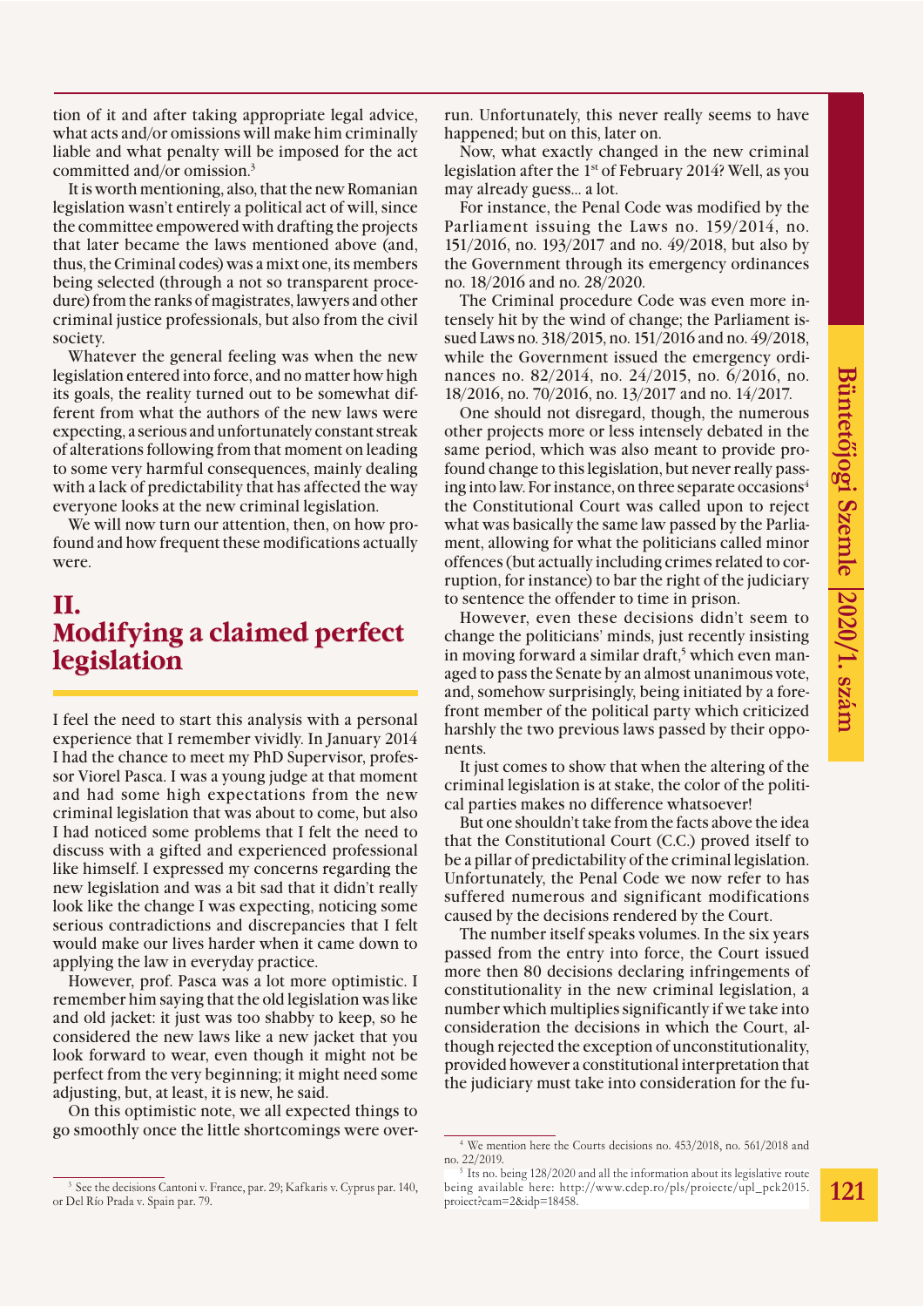ture, when applying the legal provision in question, thus essentially altering the content of the provision.

And it is not just the solution to the legal problem analyzed by the Court that is mandatory for the criminal justice authorities, it's the reasoning itself that must be taken into consideration and strictly obeyed by, so basically each and every sentence<sup>6</sup> the Court puts in its reasoning has now a legal force similar if not superior to the law itself, and that too is the effect of a decision rendered by the Court,<sup>7</sup> and not the law itself.

So, in the past few years, the criminal justice professional has found himself facing an avalanche of decisions coming from the C.C. making his work a whole lot more unpredictable than before.

That is even more so the case when the C.C. decides to go against a mandatory solution issued by the High Court (I.C.C.J.) and declare it unconstitutional as well. Unfortunately, there are many examples of such conflict of mandatory decisions, but one stands apart from the rest: just after the entry into force of the new Penal Code, the I.C.C.J. issued its decision no. 2/2014, stating the rules to be followed when applying the *mitior lex* principle. Barely a month and a half later, the C.C., hearing a case at the request of the same I.C.C.J., declaring its interpretation unconstitutional,8 thus basically overturning the whole essential rules that were so important at the time when applying the *mitior lex* principle was the main task the criminal justice system was dealing with.

The effects of such confusion were substantial: by then, many defendants and criminals had already benefited from the more lenient I.C.C.J. decision, while the others, still under trial, but in the same legal situation had to face a harsher sentence.

This is just one of many such examples that show just how confusing applying the new criminal legislation turned out to be in the years that followed, even as a result of conflicting mandatory decisions taken by the two courts.<sup>9</sup>

And we didn't even mention the cavalcade of mandatory decisions coming from the High Court and stating mandatory interpretations of the criminal legislation. The Court itself issued more than 130 such decisions, whose overlooking by the magistrate is by law considered a serious disciplinary offence possibly generating the effect of removal from office. To this number one must add, just like in the C.C.'s case, a much larger number of decisions where the I.C.C.J. states in its reasoning what the correct interpretation of the legal provision is, but refuses to rule on it explicitly.

And it's not just the number to be taken into consideration, it's also their effect. For instance, a recent decision, construing a legal provision concerning the system for calculating the punishment to be applied to the repeated offender, has basically gone against the vast majority of the legal doctrine and the a significant part of the established practice and that is even more surprising when one considers the fact that the legal provision in question was virtually unchanged from the old Criminal Code, thus having a stable existence for over 45 years! That could hardly have been foreseeable even for a criminal justice professional!

More importantly, the series of decisions issued by the two above-mentioned courts seem to be evenly distributed in time, this meaning that more changes to the way the law is being applied and read at this time are to be expected, thus rebutting the argument that one might have raised, namely that a certain uncertainty is to be expected after the entry into force of such vast and important legislation, but that thigs will settle down afterwards.

Realistically, only the state of emergency declared nation-wide and the limited activity carried out by the two mentioned Courts during the Covid-19 pandemic seem to have somewhat slowed down the enthusiasm shown in the matter, just as the imminent elections taking place later this year seem to have limited the appetite of the politicians in altering this legislation.

Of course, one could argue that the decisions rendered and mentioned above were mostly necessary in clarifying the unknowns of the legal provisions and that the Courts have only acted within their competence, the latter, of course, being formally correct. But even so, one would have to ask oneself just how good the new codes were when they started their legal life of the 1st of February 2014, and, if the conclusion reached is that they were of poor quality, then this too would reflect on their lack of predictability.

Ironically, though, the forefront members of the committee drafting the Codes are enjoying an ever growing reputation, taking the credit for whatever has worked out well from the legislation and quickly passing the blame to the politicians when it's high time to answer questions about the obvious shortcomings of their work. When it comes to pointing the finger, it looks like we are, indeed, dealing with professionals!

Anyway, I guess that by now the conclusion is quite evident with regard to my personal experience described above: the new criminal legislation has turned out to be a jacket that to some may have looked swell in the shop's window, but has not really fitted those who tried to wear it, it being constantly modified, but to no effect. The old one just felt a whole lot cozier!

<sup>6</sup> Although it may seem that we are exaggerating, that is not at all the case. In its decision no. 392/2017, the Court answered this very question, stating that all the things written in the content of its decisions are to be considered in full support of its solutions and, therefore, they are to be considered as mandatory as the solution itself.

Namely, the decision no. 1/1995, reaffirmed over and over again.

<sup>8</sup> We are referring to the decision no. 265/2014 of the C.C.

<sup>&</sup>lt;sup>9</sup> The conflict of mandatory decisions is far wider than the limited space we have here for analysis and should have a dedicated study just for itself. For instance, the I.C.C.J. issued its decision no. 16/2016 defining the author of the money laundering crime, but more than two years later, the C.C. declared it unconstitutional through its decision no. 418/2018. How confusing this must have looked like for the subject of the legal provision in question!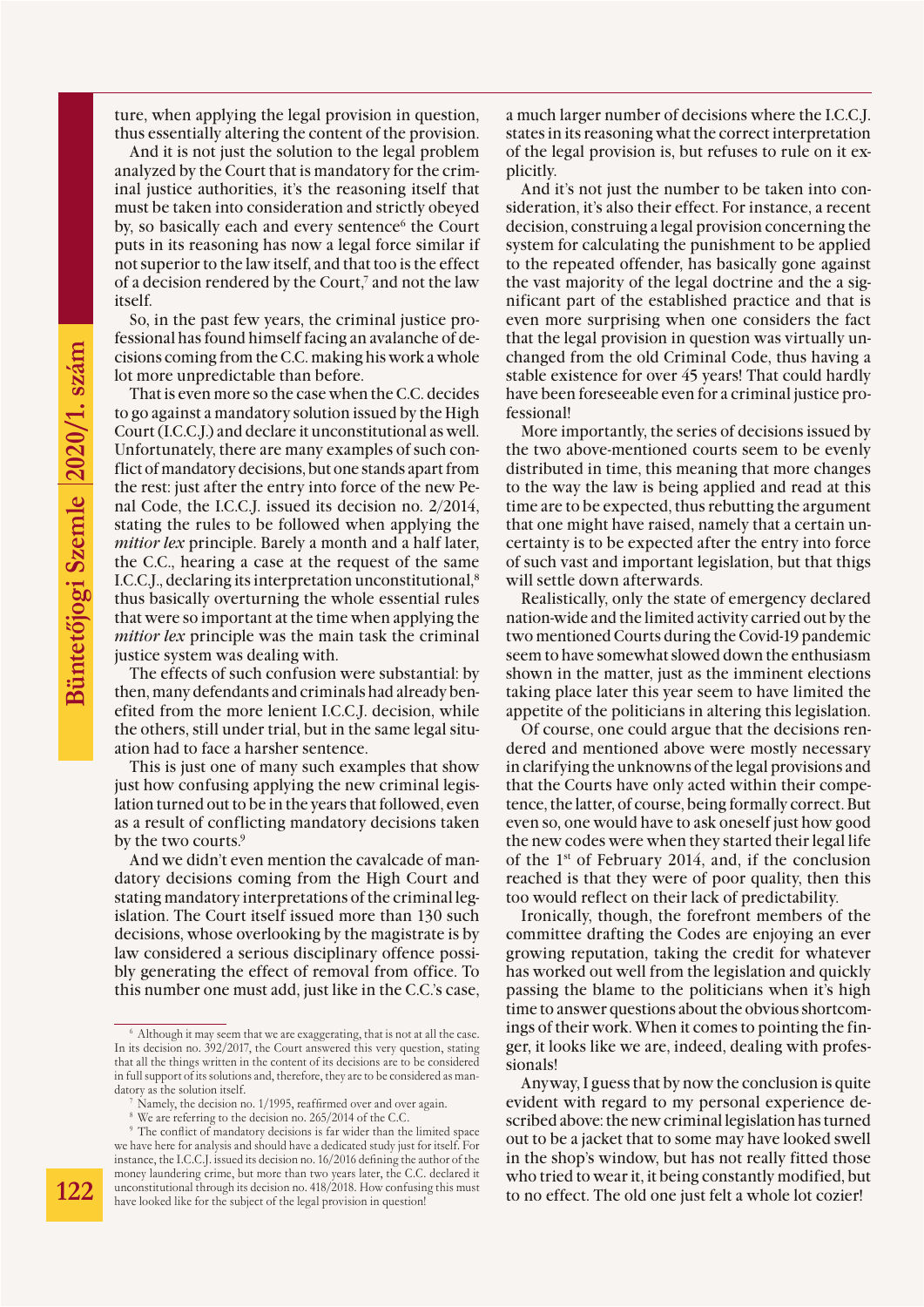## **III. Is predictability still a fundamental value of our criminal legislation?**

Unfortunately, in all the years that have passed since February 2014 I have never heard this, or any other similar question, being raised in a formal environment by the criminal justice practitioners and even less so by the politicians.

Truth be said, it has become a frequent affair to hear a lawyer or a magistrate complain about just how often and how significant the criminal legislation has changed over the past six years. More so, one can hear them wondering about what the next imminent changes will look like, whether they come from the legislator or the Court's decisions. It seems like we have grown accustomed to the everyday change in the field of criminal law and mostly in the criminal procedure law, but never familiar with what the next change will be.

But just how normal this change is? And how badly does it affect the authority of the criminal legislation?

Intuitively, the honest answer to these questions doesn't look good at all. I see many criminal justice professionals considering retiring or switching jobs and thinking about working in a different field of law, the constant changes in the legislation being a serios reason for this, together with an increased pressure from the disciplinary body and the newly created and very controversial criminal investigation body regarding only the magistrates.

And it's not just the magistrates finding themselves in this situation; the police department too has seen many retirements in the past year or two, also favored by the illogical legislation passed which encouraged this phenomenon. Not only that one can retire at a very early age (some, even at the age of 40 or earlier), but one will find that the amount of one's pension exceeds that of the salary being paid for the active professional. Ridiculous doesn't even begin to describe the situation! And thus, the criminal justice system has been deprived of active and experienced professionals, a phenomenon whose costs have not even been properly discussed and analyzed, except for some economical and financial implications.

So, not only that the criminal justice system has been weakened by these measures, the professionals left to deal with the stressful activity now having to cope with the ever-shifting legislation and putting up with the additional pressure of following all sources that can – and surely do – generate unforeseeable changes to the current state of affairs.

 I can only imagine how bad things look like for the regular subjects of the criminal law. Just by following the news, one was able to grasp how unstable things are in this field of law. Some changes being made in the middle of the night, by an emergency ordinance issued by the Government,<sup>10</sup> without any previous notification of intent and in a completely obscure fashion actually triggered vast street protests from the civil society, mainly because they were considered to bring changes favorable to top politicians at that time (now, convicted felons doing jail time). The ordinance was altered a few days later, before its entry into force, by another emergency ordinance (no. 14), but the public resentment for this mode of action remained.

It was the first time that some questions arose about the fairness of the process of passing changes to the criminal legislation in such a swift and obscure fashion. However, no one really challenged the severe implications this phenomenon had on the predictability of the criminal legislation. No one was even discussing this essential value of the legislation in a rule-oflaw state!

Years later, in May 2019, the Referendum called upon by the President asked the people to answer the question whether the Government should issue emergency ordinances in the field of criminal offences and sanctions and also with regard to how the judiciary system was structured and organized. The Referendum passed with a resounding success, more that 86% of the persons participating answering a clear no to this question.

Of course, this Referendum does not have immediate binding effects, as a change in the Constitution is needed to prevent the Government from exercising the power to issue ordinances in the fields mentioned above. Also, it is to be noted that the Referendum did not mention the criminal procedure law, which has suffered more frequent alterations than the criminal law, as showed above.

 However, the Referendum did have some effect on just how eager the politicians were when changing the criminal legislation. In late 2019, the presidential elections were won by the President who called the Referendum and who made a campaign theme from protecting the justice system from politicians' brutal interference. The political parties seemed to have received the message that the voters were against obscure and politically motivated changes to the criminal legislation. Even the by-then-new leader of the political party who had pushed most of the tempestuous modifications said, after the elections, that they received the message sent by the voters loud and clear.

This state of affairs lasted quite briefly, though, and even if 2020 is another significant year, hosting both the local and the parliamentary elections, which should have made the political parties more likely to abstain themselves from proposing and passing new waves of legislation changes, the new party holding the Government power issued its own emergency or-

<sup>10</sup> We are referring to the emergency ordinance no. 13/2017.